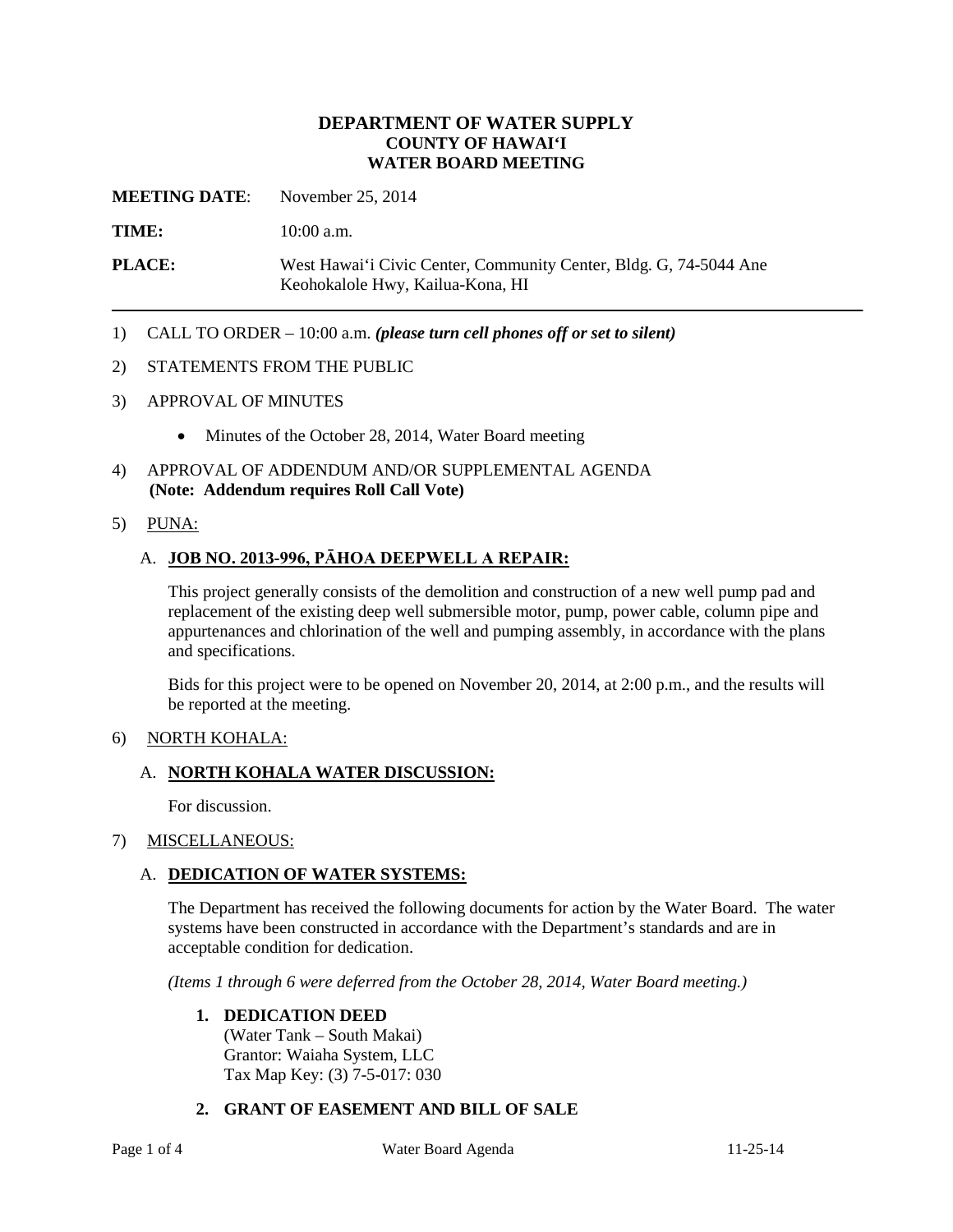Grantor/Seller: Waiaha System, LLC Tax Map Keys: (3) 7-5-017: 40 (Lot B); 7-5-017: 041 (Lot C); 7-5-017: 042 (Lot D) and 7-5-017: 043 (Lot E)

# **3. ASSIGNMENT OF GRANT OF EASEMENT**

(Waiaha Systems, LLC, South Makai Leg) Assignor: Waiaha System, LLC Tax Map Key: (3) 7-5-017: 040; 7-5-017: 042; 7-5-017: 043

# **4. DEDICATION DEED**

(Water Tank) Grantor: Waiaha System, LLC Tax Map Key: (3) 7-5-016: 089 (Lot 5-B)

#### **5. GRANT OF EASEMENT AND BILL OF SALE** Grantor/Seller: Waiaha System, LLC Tax Map Keys: (3) 7-5-016:015; 7-5-016:016; 7-5-016:017; 7-5-016:029; 7-5-016:088; 7-5-016:089; 7-5-016:090; 7-5-016:091; 7-5-016:092; 7-5-016:093; 7-5-016:094; and 7-5-016:095

# **6. GRANT OF EASEMENT AND BILL OF SALE** Grantor/Seller: Fred Arnold Bolton and Barbara Frances Bolton Tax Map Key: (3) 7-5-016: 087 Final Inspection Date: *TBA* Water System Cost: \$ *TBA*

**7. GRANT OF EASEMENT AND BILL OF SALE** Grantor/Seller: Waiaha System, LLC Tax Map Key: (3) 7-5-016:102 (Lot 2H)

# **8. GRANT OF EASEMENT AND BILL OF SALE** Grantor/Seller: Waiaha System, LLC Tax Map Key: (3) 7-5-016: 103 (Lot 2J)

RECOMMENDATION: It is recommended that the Water Board accepts these documents subject to the approval of Corporation Counsel and that either the Chairperson or the Vice-Chairperson be authorized to sign the documents.

## B. **DEPARTMENT OF WATER SUPPLY RESPONSE TO NATIONAL PARKS SERVICE'S PETITION TO DESIGNATE KEAUHOU AQUIFER AS A GROUND WATER MANAGEMENT AREA:**

DWS will provide a status report on its response to the National Parks Service's petition to designate Keauhou Aquifer as a Ground Water Management Area.

# C. **EXECUTIVE SESSION RE: WATER BOARD/DEPARTMENT OF WATER SUPPLY RESPONSE TO NATIONAL PARK SERVICE'S PETITION TO DESIGNATE KEAUHOU AQUIFER AS A GROUND WATER MANAGEMENT AREA:**

The Water Board anticipates convening an executive meeting, closed to the public, pursuant to Hawai'i Revised Statutes, Sections 92-4, 92-5(a)(2), to discuss its response to National Park Service's petition to designate Keauhou Aquifer as a Ground Water Management Area, and for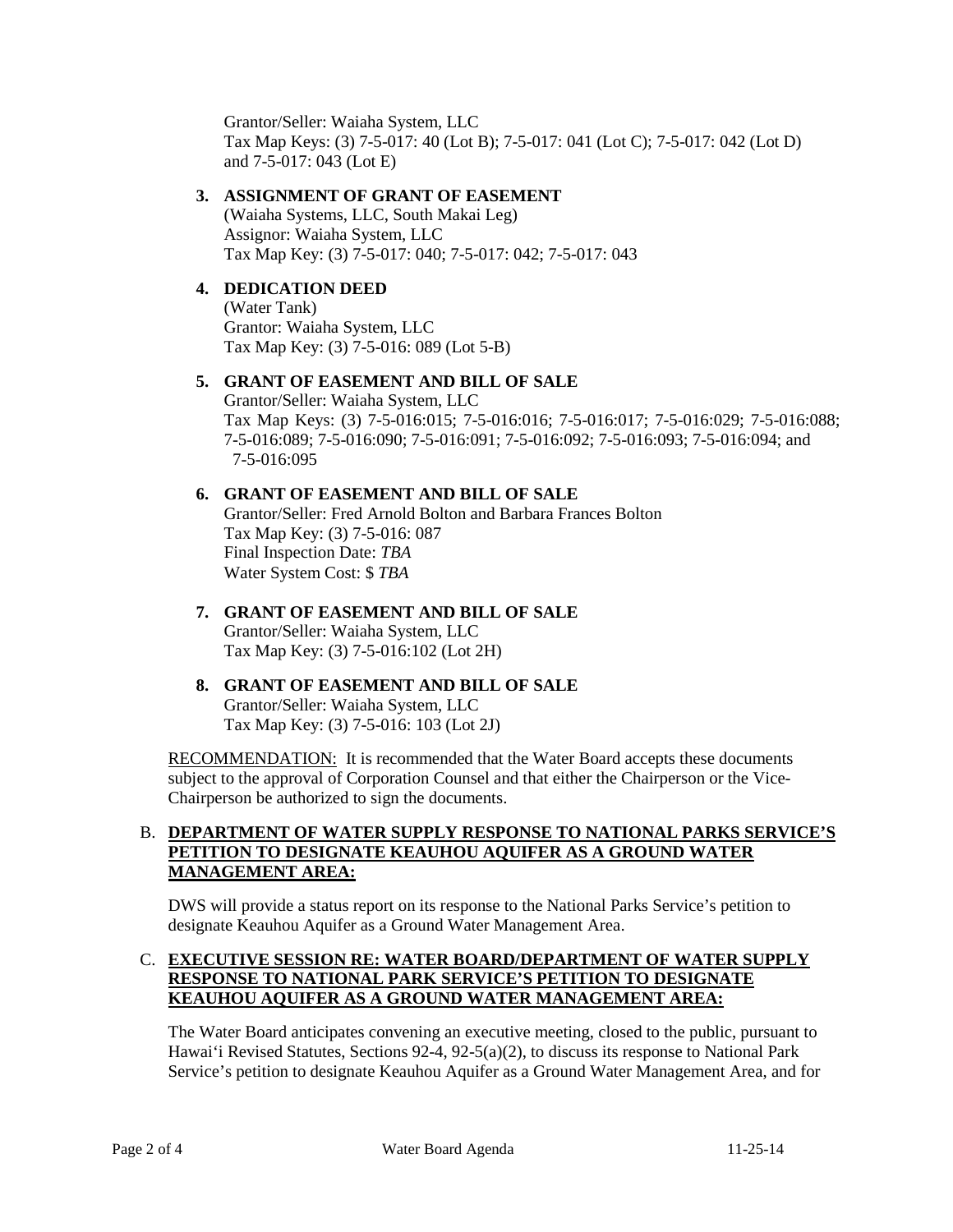the purpose of consulting with the Water Board's attorney on questions and issues pertaining to the Water Board's powers, duties, privileges, immunities and liabilities.

### D. **DISCUSSION OF AMENDING RULES AND REGULATIONS REGARDING PLACING RESPONSIBILITY WITH PROPERTY OWNERS FOR TENANTS' DELINQUENT BILLS:**

*(This Item was deferred from the October 28, 2014, Water Board meeting.)*

Sub-Committee to report on proposed amendments to the Rules and Regulations regarding placing responsibility with property owners for tenants' delinquent bills, with discussion.

# E. **AD HOC COMMITTEE PURSUANT TO HRS SECTION 92-2.5(B) TO PRESENT, DISCUSS AND/OR NEGOTIATE FOR LEGISLATION REGARDING THE PLACEMENT OF SUCH LIENS ON REAL PROPERTY FOR NON-PAYMENT OF WATER BILLS:**

# *(This Item was deferred from the October 28, 2014, Water Board meeting.)*

The Ad Hoc Committee is exploring legislation pursuant to HRS Section 92-2.5(B) which would allow the placement of an automatic lien on property for non-payment of water bills. The Ad Hoc Committee will present, discuss, and/or negotiate for such legislation with any necessary person including, but not limited to, any water or wastewater department or division of any county, and/or with any legislators in the State of Hawai`i.

The Ad Hoc Committee is also exploring a revision of the Department of Water Supply Rules and Regulations to hold a property owner responsible for any water bill for water service to such property, whether or not the property owner resides on the property; and that no water service will be granted to such property until all such delinquencies are paid or other agreement is reached.

For discussion and possible action.

# F. **MONTHLY PROGRESS REPORT**:

Submission of Progress Report of Projects by the Department. Department personnel will be available to respond to questions by the Board regarding the status/progress of any project.

# G. **REVIEW OF MONTHLY FINANCIAL STATEMENTS:**

Submission of financial statements and information relating to the financial status of the Department. Department personnel will be available to respond to questions by the Board relating to the financial status of the Department.

### H**. MANAGER-CHIEF ENGINEER'S QUARTERLY UPDATE:**

*(This Item was deferred from the October 28, 2014, Water Board meeting.)*

Report on the third quarter of 2014 by the Manager-Chief Engineer, with discussion.

### J. **MANAGER-CHIEF ENGINEER'S EVALUATION FOR CALENDAR YEAR 2014:**

For discussion on processing, procedures, and summarized results.